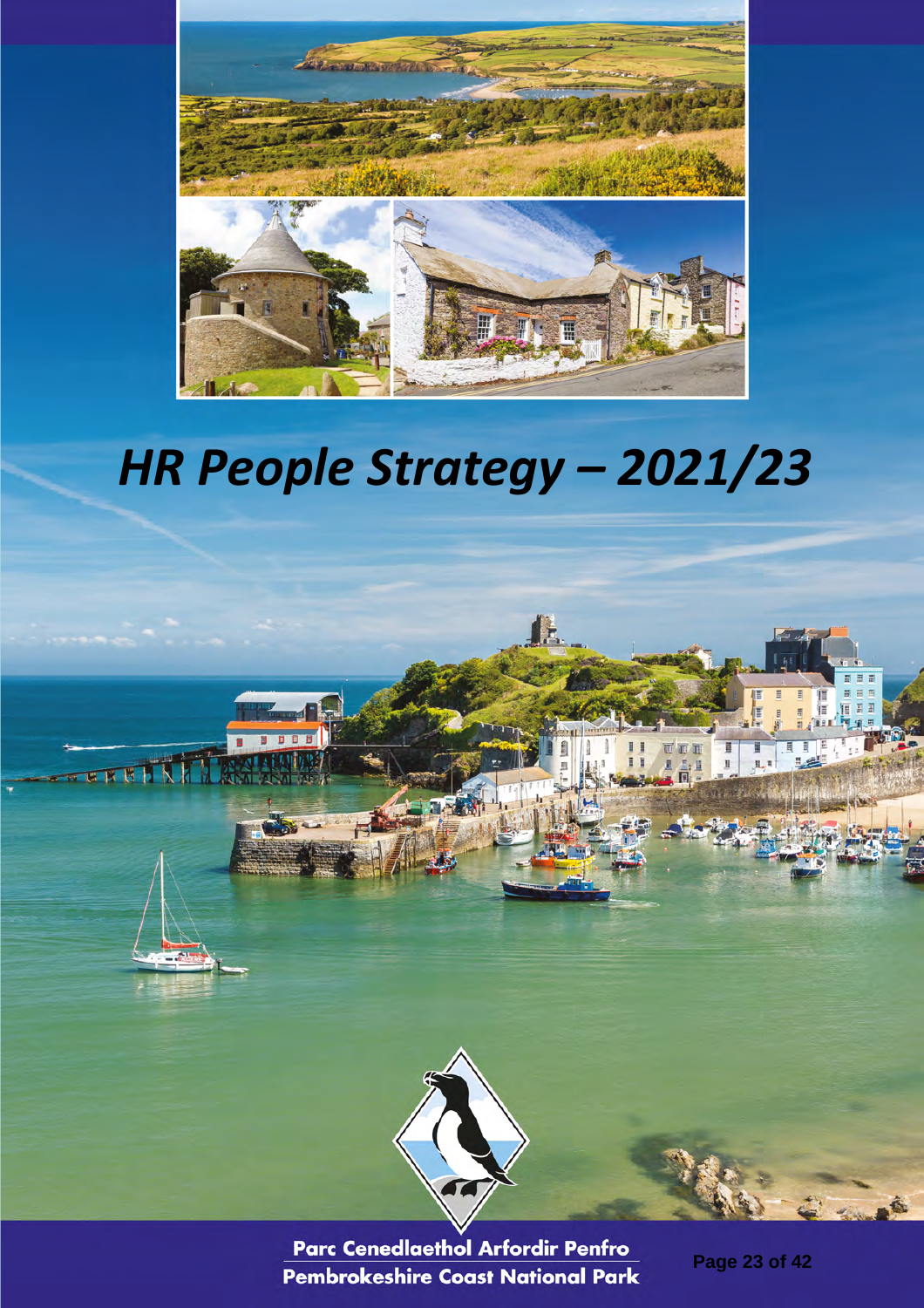

The Authority's Strategic Plan for 2021 – 22 sets out our plan for a National Park where nature, culture and communities thrive.

There are 4 themes in the Authority's Strategic Plan:

- 1. Conservation
- 2. Climate
- 3. Connection
- 4. Communities

Underneath of which, will be a set of operational objectives and metrics to drive the necessary change. To deliver the Strategic Plan we need a committed, competent and valued workforce which embeds the Authority's Values; and embeds Equality, Diversity and Inclusion in everything we do. The People Strategy is there to enable the Authority to achieve this.

The People Strategy therefore focuses on the six key areas of people management, all enabling the Authority to strive to become a 'great place to work'. These six priority areas are:

- 1. Reward and Recognition
- 2. Leadership and Management Development
- 3. Health & Safety and Staff Wellbeing
- 4. HR Operational Improvement
- 5. Engagement, Inclusion and Culture
- 6. Organisational Development

This document sets out what each of these priority areas will be, the actions we will take to deliver them and the measures by which we will judge success.

At the heart of this strategy is an understanding that:

*'It's our people that define who Pembrokeshire Coast National Park Authority are and all that we do'.*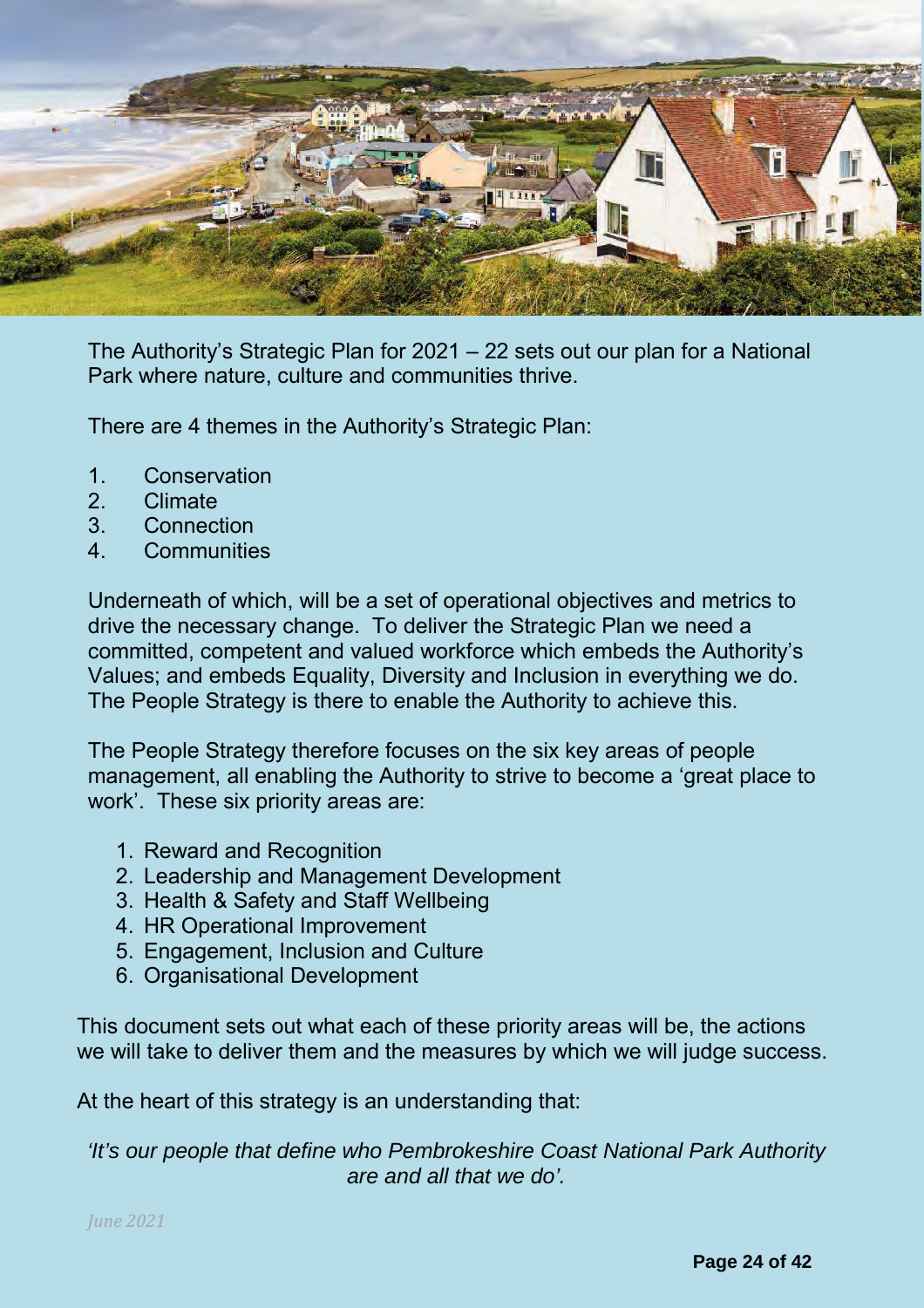## **Reward and Recognition**

To ensure we have capable staff who are rewarded and appropriately motivated to maintain or improve their commitment to the Authority.

We will ensure our pay and reward structures are transparent and fair; that they are aligned to the Authority's Strategic Plan and enable us to retain and motivate existing staff and recruit new ones.

### **Objective: What we will do:**

- 1.Carry out a full review of the existing pay and reward structure.
- 2.Develop a new grading policy and procedure to support the review.
- 3.Determine an appropriate benchmark for our salaries to support the development of a new grading structure ensuring our pay and other benefits are competitive with the markets in which we seek to compete for the recruitment, motivation and retention of staff.
- 4.Carry out an Equal Pay Analysis and action plan from the results.
- 5.Develop a Staff Recognition Programme to drive high performance, delivery of the Strategic Plan, recognise success and embed the Authority's Core Values.

### **Measures of success:**

- PCNPA able to attract high quality candidates for all of its roles and have a 'fill first time' rate for all roles of 90%+
- Exit information from leavers indicates that reasons for leaving are factors other than reward.
- Employee Opinion Survey in 2022 indicates that 80% of staff or more are satisfied with their employment conditions.
- That an Equal Pay Review indicates a narrow or negligible pay gap.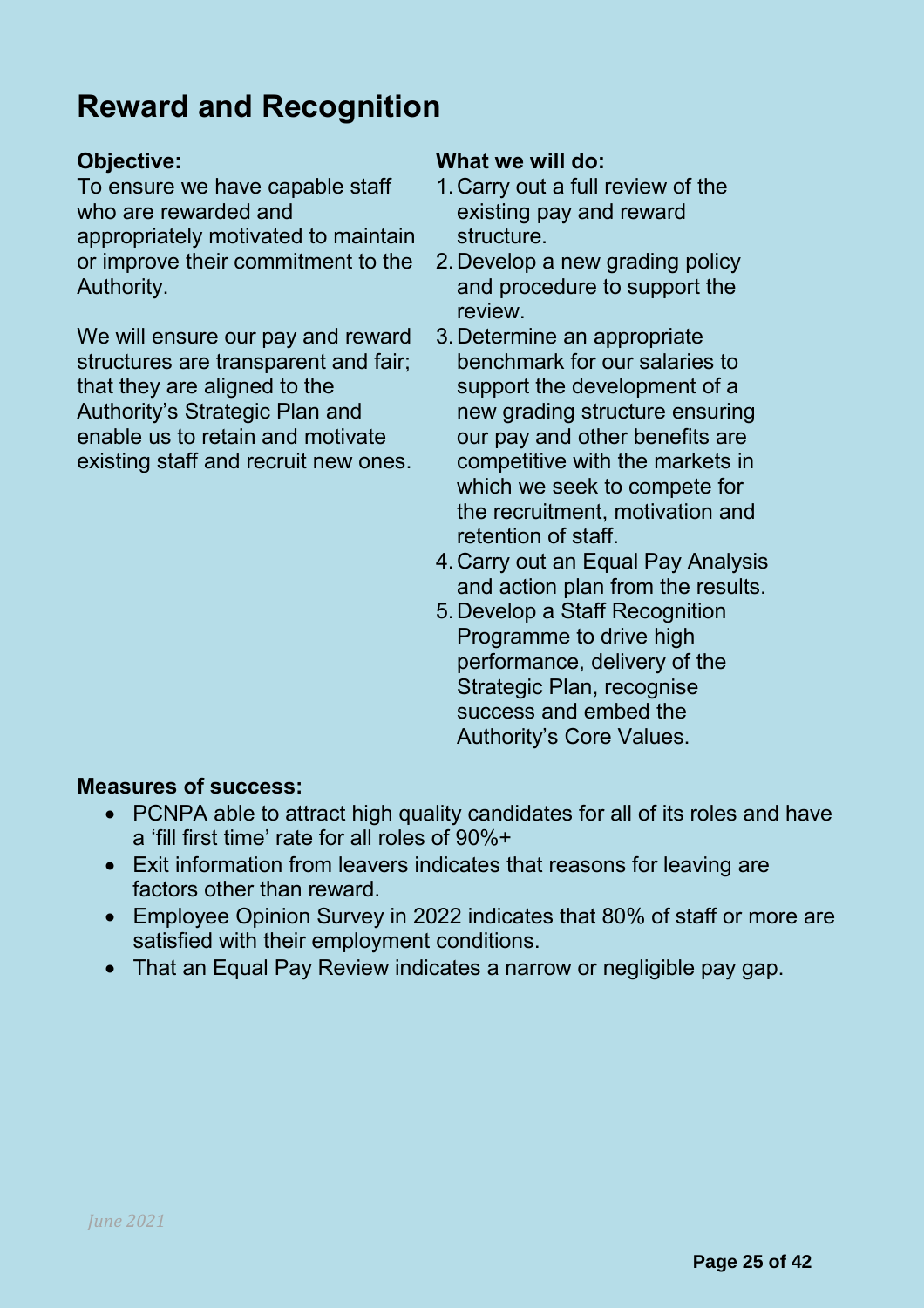## **Leadership and Management Development**

To develop the leadership and people management skills of our managers and identify and develop our 'managers for the future'.

The Authority will ensure our managers have the skills they need and will assess and monitor how leadership is perceived within the Authority.

We will make sure that managers are appropriately skilled and motivated for their people management responsibilities.

### **Objective: What we will do:**

- 1. Refine the framework for management behaviours that will support the Authority's Core Values and set out expectations for mangers and their staff.
- 2. Develop a Leadership and Management Development Programme *(including development of competencies, coaching, and 360 feedback)* linked to ILM accreditation.
- 3.Through the Employee Opinion Survey and Work and Wellbeing Reviews, identify areas where management skills are wanting and implement improvement plans.
- 4. Develop a Succession Management tool to spot future management talent and develop staff for future management roles.

### **Measures of success:**

- 90% of managers rate the provision of Management and Leadership Development as positive to their professional development.
- In the 2022 Employee Opinion Survey all questions relating to Leadership and Managers improved in terms of a positive response.
- A target of 90% of managers attending the Leadership and Management training.
- The 360 experience is seen as especially positive for managers and staff alike.
- All 'critical' posts have a succession plan to mitigate future risk.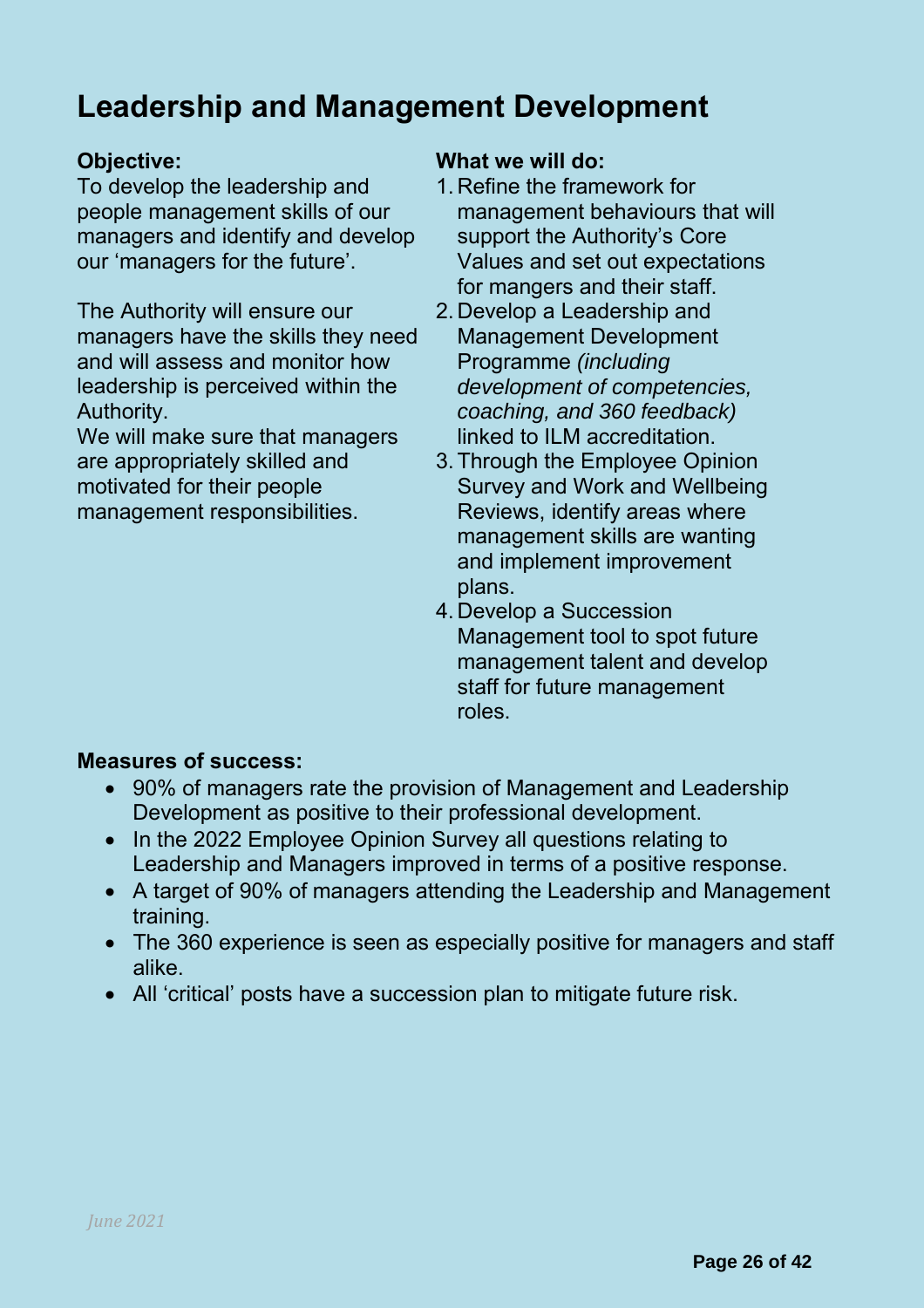## **Health & Safety and Staff Wellbeing**

To maintain and develop the Health & Safety of the Authority and strengthen the wellbeing and resilience of our staff.

Health & Safety and Staff Wellbeing will be a 'key priority' for the Authority. We will work with managers and staff to ensure that we have a safe and healthy environment in which to work. We will work to improve the wellbeing of our staff and seek to develop a culture where staff can take greater personal responsibility for their own wellbeing and resilience.

### **Objective: What we will do:**

- 1. Ensure managers maintain a focus on health, safety and wellbeing though regular supervision and annual Work and Wellbeing Reviews.
- 2. Conduct a Stress Audit to identify the causes of work related stress and mental health issues.
- 3. Develop resilience and stress management training for staff to alleviate work place stress.
- 4. Review governance and general management of the Health & Safety from Committee to staff forum level and review embedding a culture where departmental managers take greater personal responsibility.
- 5. Monitor the usage of our health and wellbeing programmes and associated support services.
- 6. Develop appropriate policies and training for mangers to support and manage sickness absence.
- 7. Seek ways to digitise Health & Safety and Accident & Incident processes.

### **Measures of success:**

- Accreditation of the Corporate Health Bronze Standard by the end of 2021.
- Improvements in relevant sections of the Employee Opinion Survey in 2022.
- Successful digitisation of Accident & Incident reporting.
- Increased Health and Safety Awareness as evidenced through Employee Opinion Survey.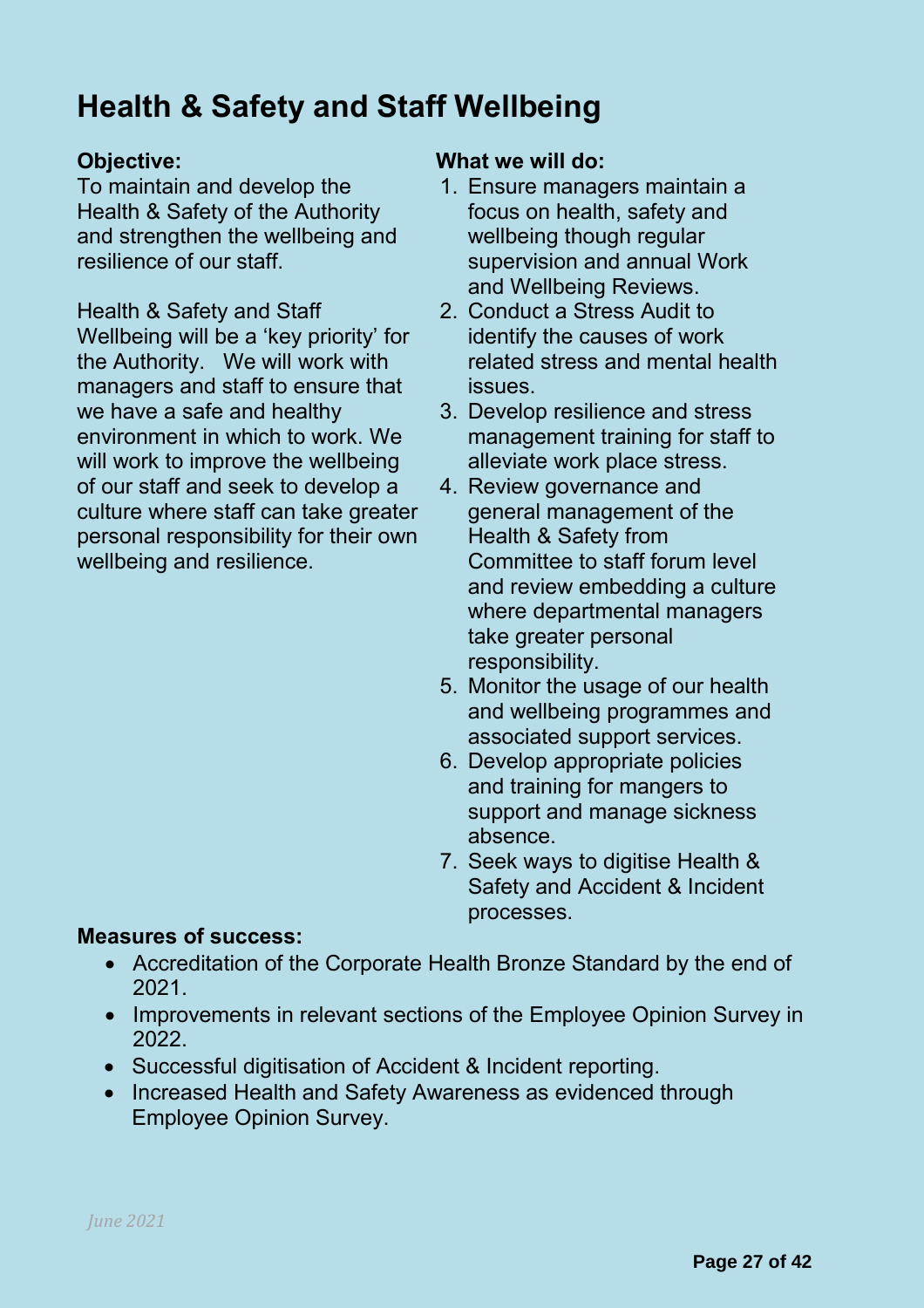## : **HR Operational Improvement**

To improve the operational effectiveness and delivery of HR services to staff and managers.

### **Objective: What we will do:**

- 1.Develop the right structure and resource to deliver a 'first class' service in Health & Safety, HR and Payroll.
- 2.Strengthen the alignment between HR and Payroll.
- 5.Deliver a timetable for new policy development and review.
- 6.Roll out Cezanne HR system and an improved HR website to encourage assisted self-service for staff and managers looking to access people related information.
- 7.Improve accessibility of HR information and advice.

### **Measures:**

- Key policy and procedural communications are accessible to all staff groups.
- Positive feedback on the new HR system.
- Regular HR Management reporting to Committee, Leadership and staff demonstrating progress and commitment to making PCNPA a 'great place to work'.
- Improved responsiveness and feedback from staff through EOS.
- Increased delivery of automated processes and assisted self-service.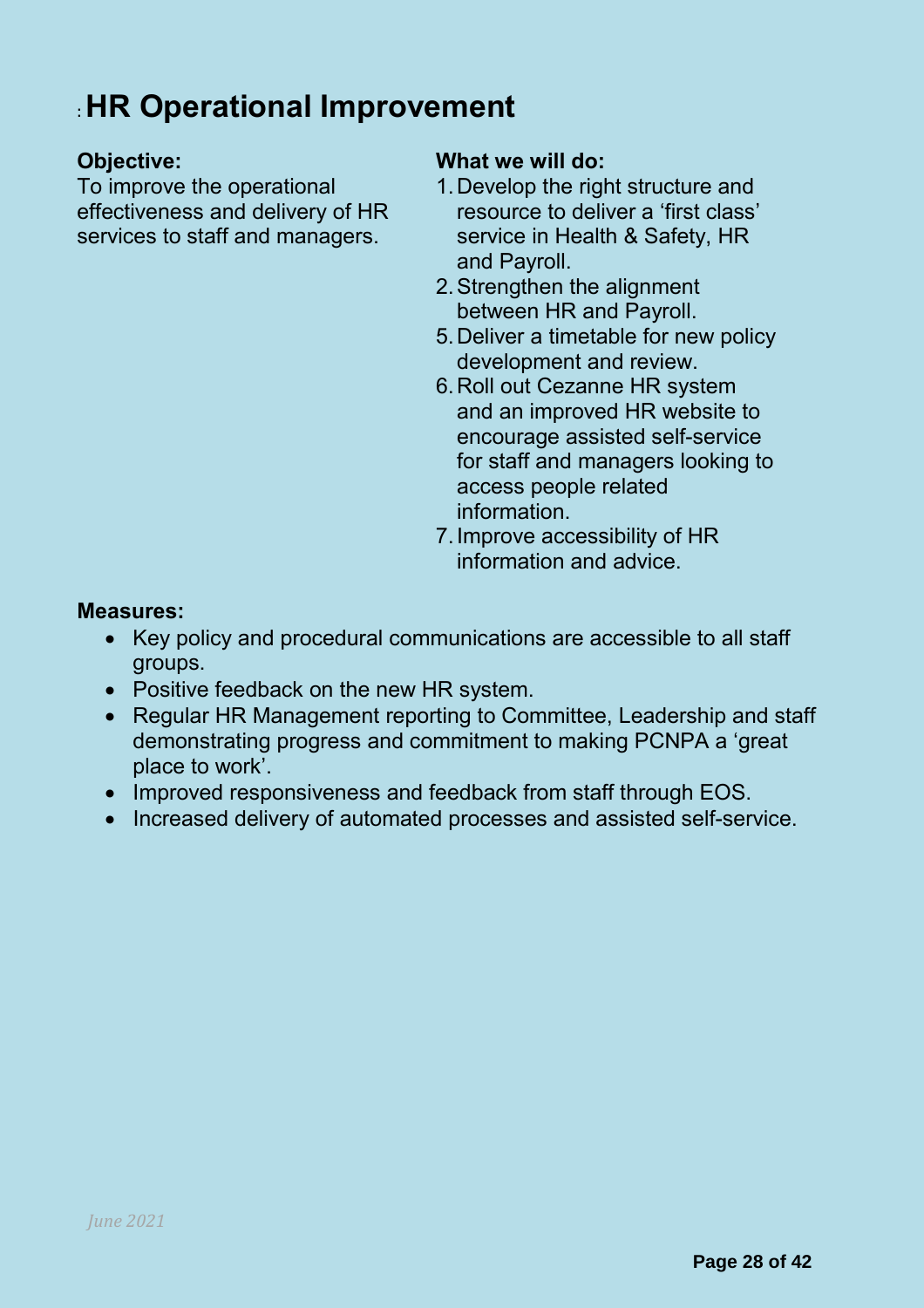## : **Engagement, Inclusion and Culture**

To develop a culture where all staff feel welcomed, respected, supported and valued.

Leadership will be at the heart of delivering an inclusive culture – this isn't about seniority – all employees will have a role to play in driving forward the agenda.

### **Objective: What we will do:**

- 1. Develop a set of Core Values that drive staff behaviours and are aligned to all HR policies.
- 2.Ensure that equality and diversity is embedded into all HR policies to fulfil the Authority's duties under the 2010 Equality Act.
- 3.Integrate Equality, Diversity and Inclusion training into Staff Induction, Customer Service training, and increasing awareness amongst all staff.
- 4.Accreditation of Level 1 Disability Confidence Scheme.
- 5.Deliver a plan for improving Employee Engagement incorporating feedback from 2020 EOS.

### **Measures:**

- Improved Employee Opinion Scores in 2022.
- Positive staff feedback from EDI training.
- Number of disabled individuals applying for Work Experience.
- Managers having informed and effective feedback conversations on performance and values as evidenced in Work and Wellbeing Reviews.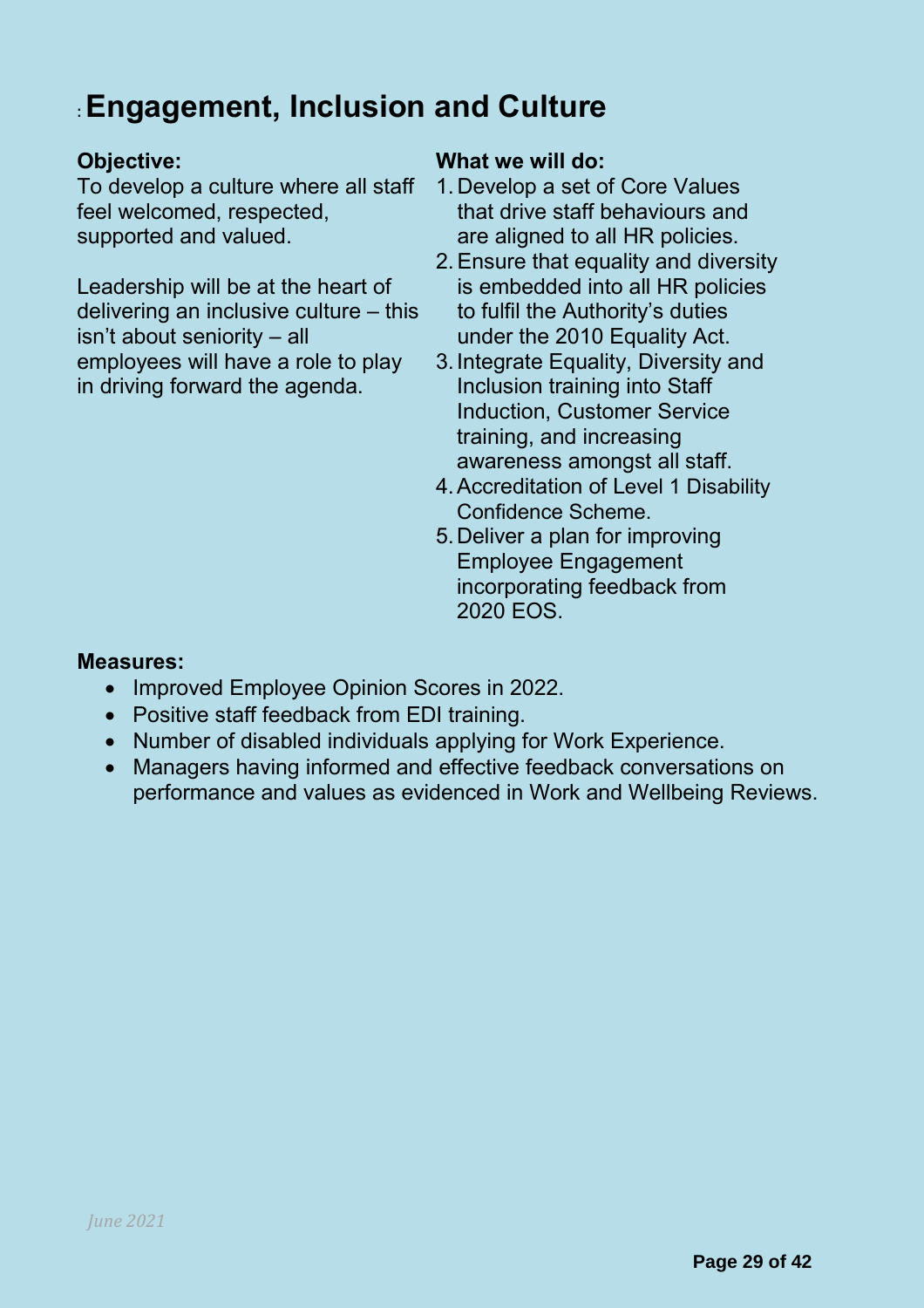## : **Organisational Development**

To ensure we have the people with the right skills, knowledge and expertise who are effectively led and organised to deliver the Authority's Strategic Plan now and in the future.

HR's role will no longer be centred purely on the people, but also on supporting how we are structured; where and how we carry out our work; and how it is managed to ensure this optimises efficiency and effectiveness.

### **Objective: What we will do:**

- 1. Support Leadership to ensure we are efficiently structured to deliver our Strategic Plan.
- 2. Ensure Job Descriptions accurately reflect the priorities we want staff to focus on to deliver our Strategic Plan.
- 3. Develop a Succession Management process to enable us to deliver our strategic goals now and in the future.
- 4. Ensure honesty in assessment and feedback as provided through the Work and Wellbeing Review process by developing effective feedback skills across the Authority.
- 5. Identify and address poor performance and celebrate and reward high performance at individual and team level.

### **Measures:**

- All managers and staff offered performance management and feedback training and 90% of them reporting feeling confident.
- Improvements in staff perception of value of Work and Wellbeing Review through the Employee Opinion Survey.